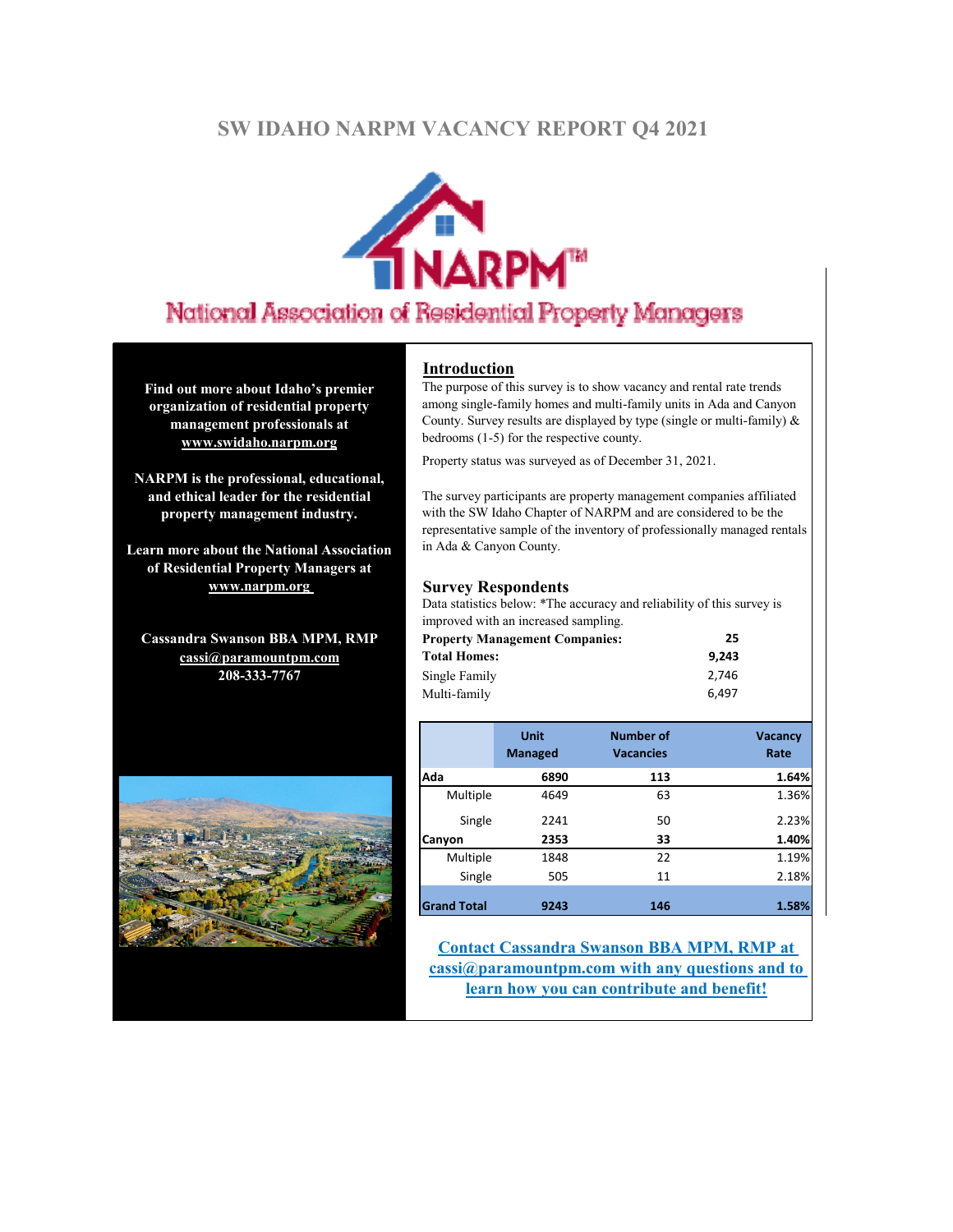## **ADA COUNTY**

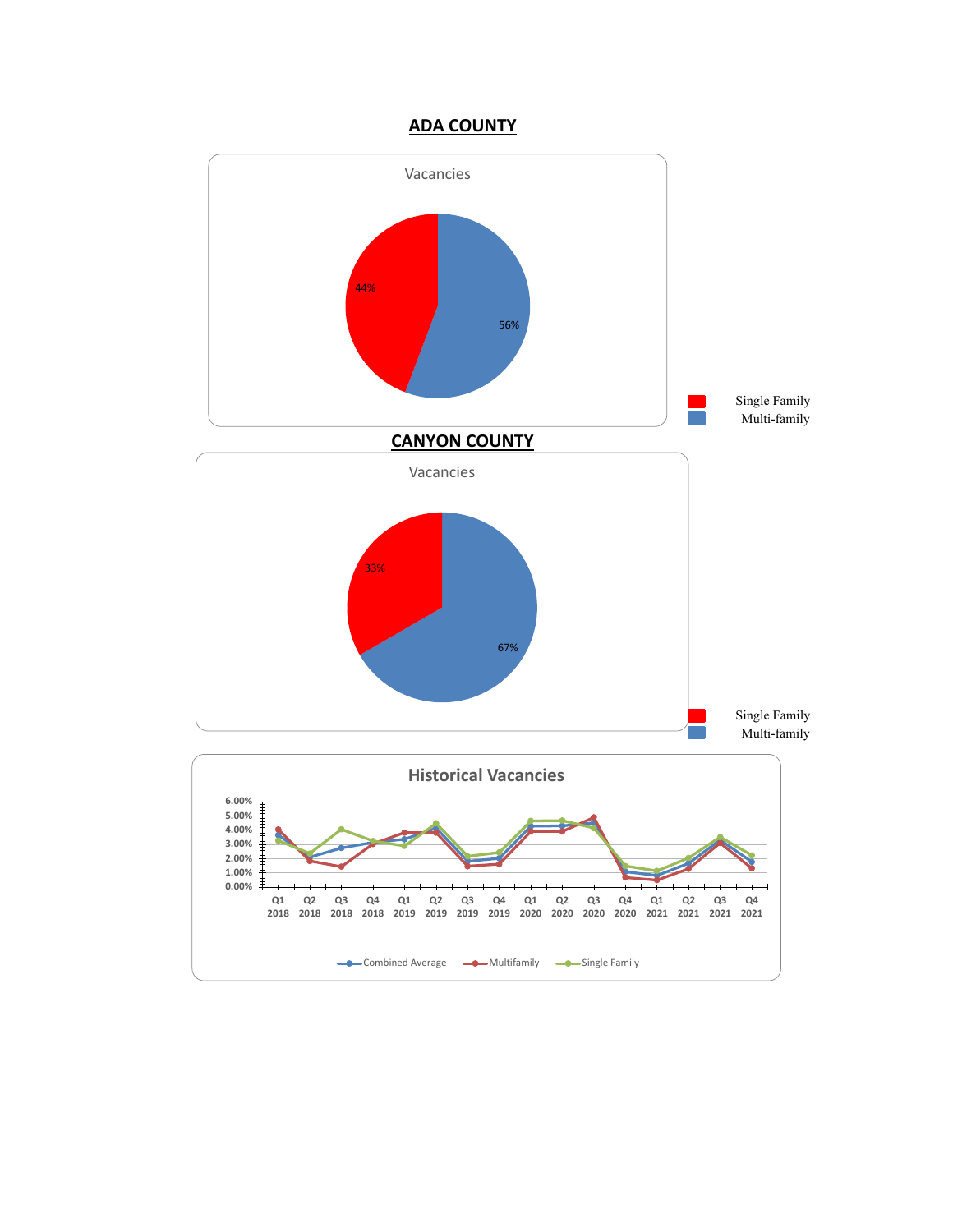

|             | <b>Average Price</b> |
|-------------|----------------------|
| Ada         | \$1,880              |
| Multifamily | \$1,474              |
| 1 Bedroom   | \$1,169              |
| 2 Bedroom   | \$1,483              |
| 3 Bedroom   | \$1,770              |
| <b>SFR</b>  | \$2,025              |
| 2 Bedroom   | \$1,563              |
| 3 Bedroom   | \$2,018              |
| 4 Bedroom   | \$2,494              |
| 5 Bedroom   | \$2,662              |
|             |                      |
| Canyon      | \$1,662              |
| Multifamily | \$1,409              |
| 1 Bedroom   | \$1,365              |
| 2 Bedroom   | \$1,203              |
| 3 Bedroom   | \$1,660              |
| <b>SFR</b>  | \$1,915              |
| 2 Bedroom   | \$1,800              |
| 3 Bedroom   | \$1,846              |
| 4 Bedroom   | \$2,098              |
| 5 Bedroom   |                      |
| Combined    | \$1,779              |